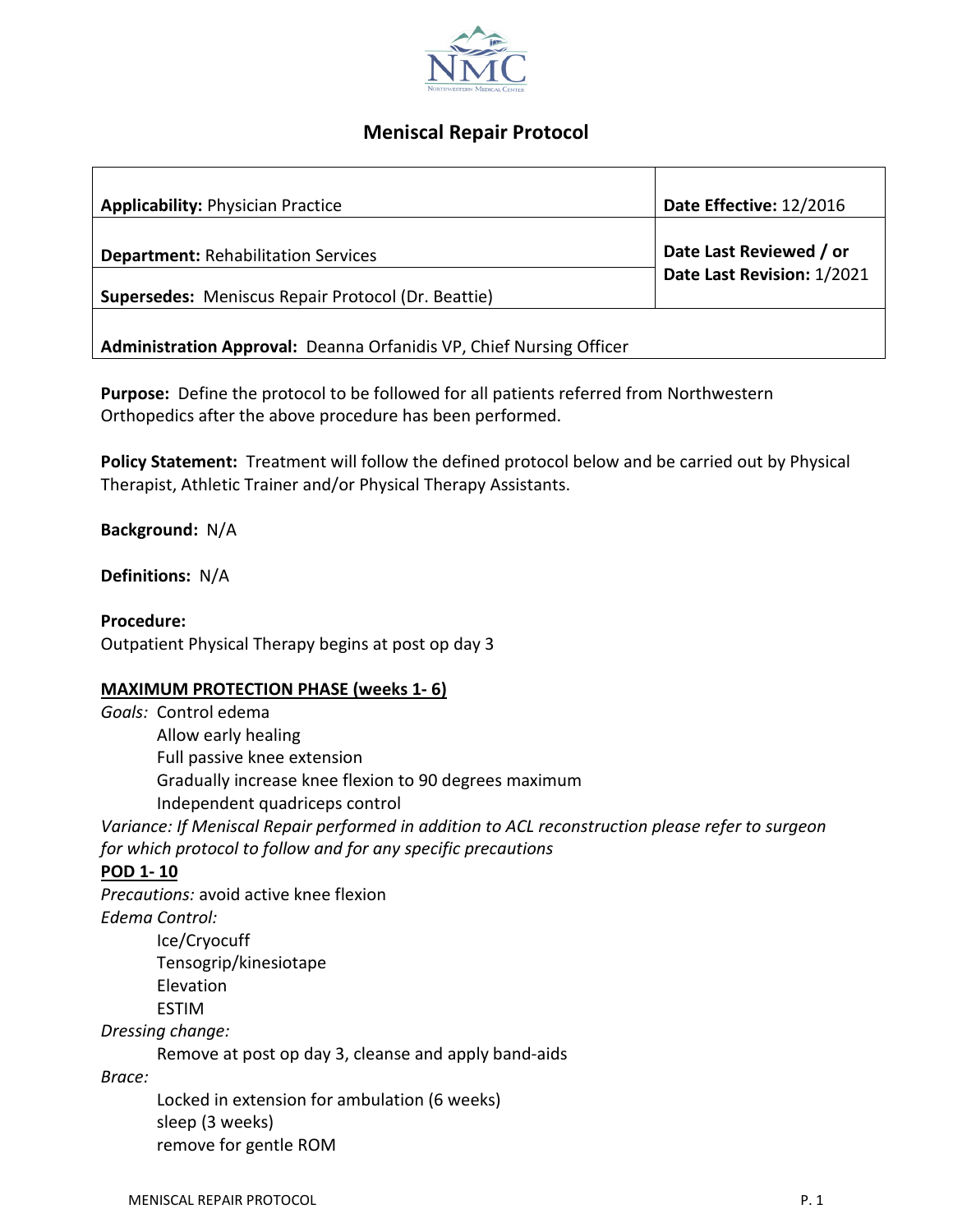

*Gait:*

WBAT in brace with crutches

*Exercises:* PROM 0-90 degrees Patellar Mobs Hamstring and calf stretch Quad Set, SLR Hip abduction/adduction Seated Knee extension 60-0 degrees

#### **Weeks 2 – 4**

*Precautions:* avoid forced knee flexion, deep squatting and twisting *Edema Control:* Ice/Cryocuff

Tensogrip/kinesiotape Elevation ESTIM

*Brace*: Locked in extension for ambulation (6 weeks)

sleep (3 weeks)

remove for gentle ROM

*Gait:* WBAT wean from crutches as indicated (usually 3 weeks)

*Exercises:* Continue PROM exercise (bicycle once ROM appropriate and limit to 90 degrees) ROM Goals:

- 0-90 degrees (limit flexion to 90 degrees until 4 weeks post op)
- Multi-angle quad isometrics

SLR all planes

Seated knee extension 90-0 degrees

Closed Chain weight shifts (diagonal) in brace

Balance Training in brace

Aquatic Exercises if appropriate

## **Weeks 5 – 6**

*Precautions:* avoid forced knee flexion, deep squatting and twisting *Edema Control:*

Ice/Cryocuff Tensogrip/kinesiotape Elevation

ESTIM

- *Brace:* Locked in extension for ambulation (6 weeks) remove for gentle ROM
- *Exercises:* Continue ROM and stretching to maintain goal of 0-135 degrees Initiate hip abd/adduction. Hip flexion/extension on mult-hip machine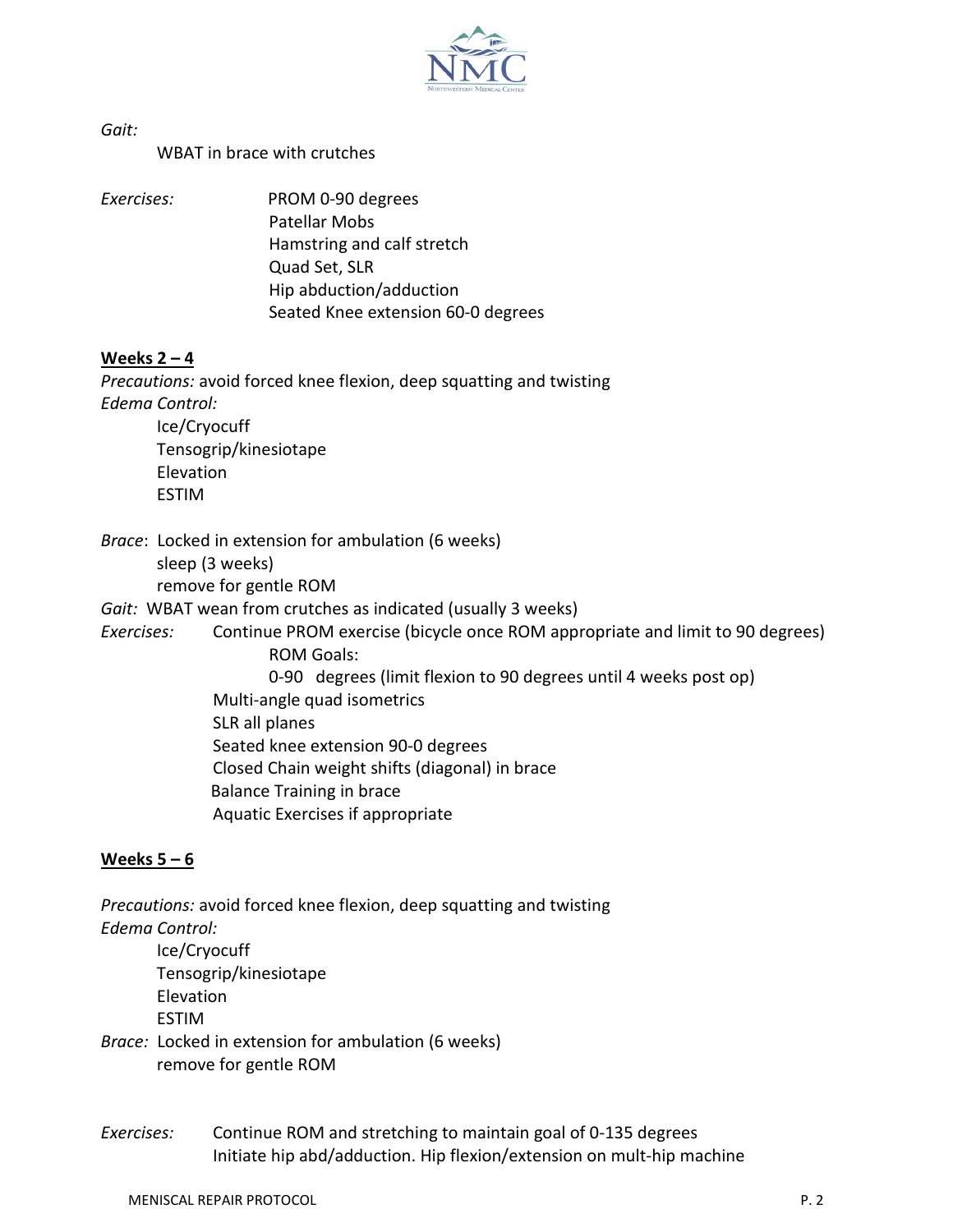

Proprioceptive Training- tilt board squats in brace Biodex Balance Stability in brace

### **(6 weeks)**

Mini squat (0-45 degrees) Leg Press (0-60 degrees) Wall squat (0-60 degrees)

### **MODERATE PROTECTION PHASE (Weeks 7-12)**

*Goals:* Establish full PROM Resolve edema Re-establish muscle control Promote proper gait pattern

## **Weeks 7-10**

Continue edema management as needed

*Exercises*: Continue ROM and stretching Leg Press Knee Extension Hip Abduction/Adduction Wall Squats Lateral step ups Front step downs Biodex Balance Stability Squats rocker board Bicycle *Avoid deep knee bends past 90 degrees and full squats*

#### **CONTROLLED ACTIVITY PHASE (Weeks 9-16)**

- *Goals:* Improve strength and endurance
	- Maintain full ROM Gradually increase applied stress

*Exercise:*

Continue all exercises listed above Initiate "light" hamstring curls Initiate toe/calf raises Initiate stairmaster Progress to isotonic strengthening program Initiate front lunges Initiate pool running forward/backward Initiate walking program